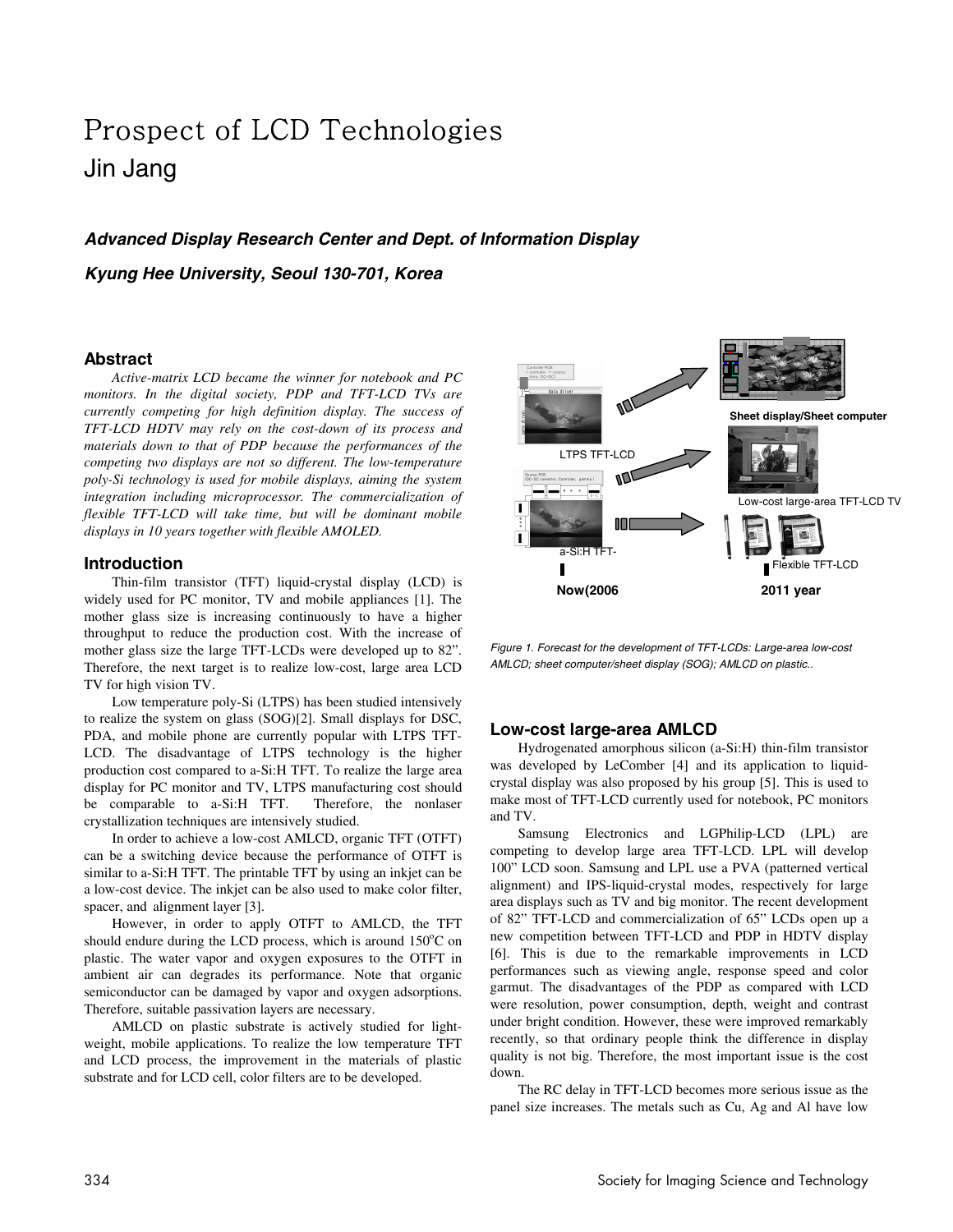resistance, but they have manufacturing issues such as adhesion to the substrate (Cu and Ag), electro-migration (Ag), hill-rock (Al) and diffusion to the Si (Cu, Al). Note that Cu was implemented in the manufacturing of LCD by LPL.

The a-Si:H TFT adopting Cu and silver gates have been developed with Cu (Mg) and Ag-Pd-Cu (Ag-0.8 Pd-1.0 Cu wt. %) [7]. A high-resolution (17") TFT-LCD has been developed by using copper source, drain and gate electrodes by LPL [8]. Table 1 summarizes the physical properties of the metal bus lines for largearea AMLCD.

 Table 2 shows the advantages of the Cu bus lines [8]. The aperture ratio can be significantly increased by using Cu lines.

Table 1. Properties of Metals used for AMLCD.

| <b>Metal</b>  | <b>Resistivity</b><br>$(u$ -ohm $)$ | <b>Melting</b><br>Temp. | <b>ITO</b><br>contact | <b>Issuses</b>                      |
|---------------|-------------------------------------|-------------------------|-----------------------|-------------------------------------|
| Cr            | 25.2                                | 1030                    | O                     |                                     |
| <b>AINd</b>   | 5.1                                 |                         | $\mathbf{X}$          |                                     |
| Al            | 3.3                                 | 660                     | $\mathbf{X}$          | <b>Process</b>                      |
| Cu            | 2.1                                 | 1083                    | O                     | <b>Adhesion</b><br><b>Diffusion</b> |
| <b>AuPdCu</b> | $2.3 - 4.9$                         |                         | O                     | <b>Adhesion</b>                     |
| Ag            | 1.91                                |                         | O                     | <b>Process</b>                      |

Table 2. Comparison of conventional metal line with Cu-bus line (15.0" UXGA).[8]

| <b>Specification</b> |                   | 15.0"<br><b>UXGA(Al)</b> | 15.1"<br>UXGA(Cu) | Comment          |
|----------------------|-------------------|--------------------------|-------------------|------------------|
|                      | <b>Gate width</b> | $30 \mu m(AINd)$         | $19 \mu m(Cu)$    |                  |
| TFT<br>Array         | S/D width         | $9 \mu m(Mo)$            | $5 \mu m(Cu)$     |                  |
|                      | Aperture ratio    | 38%                      | 51.40%            | 35.2% $\uparrow$ |

| Luminance                                |                |                     | 150cd/m2                   | 199cd/m2                             | 32.0% $\uparrow$                               |
|------------------------------------------|----------------|---------------------|----------------------------|--------------------------------------|------------------------------------------------|
| Panel<br>Conductivity Line Load<br>extra | <b>Flicker</b> | $-23.4dB$           | $-27.1dB$                  |                                      |                                                |
|                                          |                | (RC)<br>(Gate/Data) | $2.6 \,\mu s/2.76 \,\mu s$ | $1.84 \,\mathrm{\mu s} / 0.41$<br>μs | -Gate:30% $\downarrow$<br>-Data:85% $\uparrow$ |

For TV applications fast response time and high color gamut are required. In the IPS mode, reducing both cell gap and rotational viscosity (I) of LC are required to obtain fast response time. However, reducing a cell gap leads to increase the dielectric anisotropy  $(III)$  of LC to lower driving voltage. In addition, the mode requires relatively lower birefringence ( $\ln$ ) than that of TN mode to maximize light efficiency. Therefore, in the IPS mode, the LCs with high  $III$ , low  $I$  and low  $In$  are under developing and some LCs are achieved using the –CN LCs.

In VA mode, owing to bend deformation of the LCs from vertical alignment, response time of < 4 ms is already achieved. At present, the LC with low  $\mathbb I$  is under developing to decrease the gray scale response time. Furthermore, the driving voltage is relatively high in the VA mode, so the LCs with high  $\Box$  and low  $\Box$  are under developing.

Process simplification for TFT-LCD is the most important issue for its cost-down. Double slits in the mask inducing the difference in the PR thickness can give the solution for 4 mask process [9]. Three mask processes were developed last year by LPL using a lift-off process for ITO. The number of masks for TFT array required to make TFT array are decreasing and eventually no mask process can be developed by using printable data line, TFT, alignment layer, spacer and color filter.

The OTFT is extensively studied for the application to the displays because of the possibility of low-cost process. OTFTs can be used in active-matrix backplanes for low-cost AMLCD.

There are two methods for forming OTFT; thermal evaporation and printing. The performance of OTFT by evaporation is better than inkjet printed TFT, but the cost of printing can be much lower. The ink-jet printing for OTFT materials of polymer semiconductor, gate insulator, and organic electrodes are probing technologies for low-cost process on flexible substrates. Ink-jet printing seems to be one of the most promising techniques for low-cost AM with polymer semiconductors. The on/off current ratio of  $\sim 10^7$  and a field effect mobility of  $>0.03$  cm<sup>2</sup>/Vs for the polymer TFT have been realized with this method by our roup [10].

Ross Young<sup>11)</sup> reported the cost competition of TFT-LCDs between Japan, Korea and Taiwan. Korean manufacturers, Samsung and LPL, made vertical integrations for materials and component, which is a big advantage to reduce the material cost. Table 3 depicts the cost per panel.

Table 4 indicates that the manufacturing cost of TFT-LCD in Korea is less than that of Taiwan or Japan. This trend will continue for the time being even though Chinese companies increase the volume of TFT-LCD[11].

| <b>Yielded Costs</b>           | Japan | Korea | <b>Taiwan</b> |
|--------------------------------|-------|-------|---------------|
| <b>Components Cost</b>         | \$105 | \$95  | \$102         |
| <b>Personnel Cost</b>          | \$16  | \$8   | \$9           |
| <b>Depreciation</b>            | \$20  | \$20  | \$20          |
| <b>Indirect Expense</b>        | \$16  | \$13  | \$14          |
| <b>R&amp;D/Royalties</b>       | \$4   | \$3   | \$5           |
| <b>Overhead, Sales Expense</b> | \$14  | \$12  | \$8           |
| <b>Sales Total Cost</b>        | \$175 | \$151 | \$158         |

Table 3. 15" Costs for  $1100 \times 1250$  mm lines by countries in 2003.[11]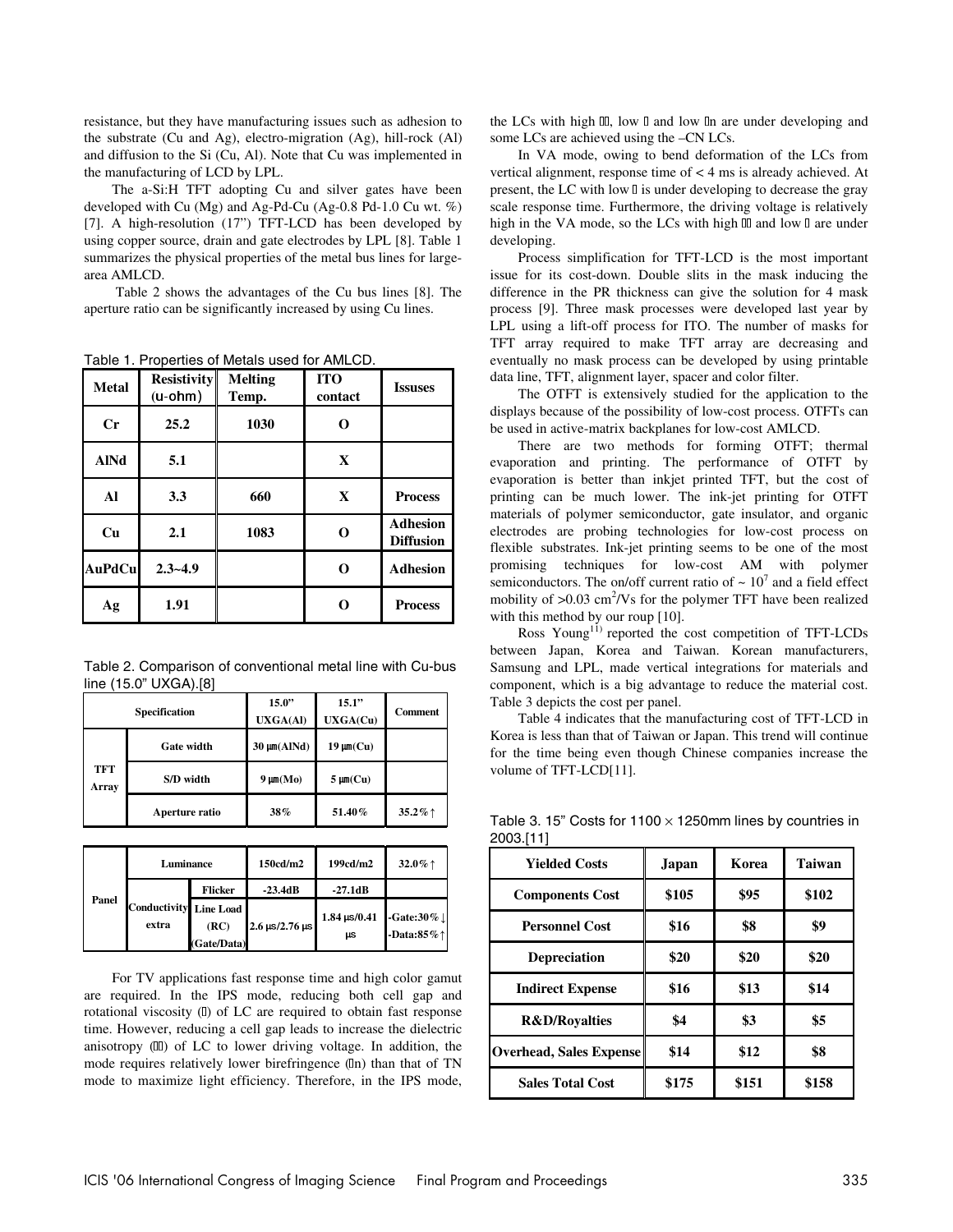| Year              | 2002 | 2003 | 2004 | 2005 | 2006 |
|-------------------|------|------|------|------|------|
| 730 '920 Japan    | 299  | 251  | 226  | 209  | 178  |
| 730 '920 Korea    | 253  | 214  | 191  | 162  | 136  |
| 730 ' 920 Taiwan  | 267  | 224  | 202  | 188  | 175  |
| 1100 ' 1250 Japan | 302  | 239  | 207  | 188  | 173  |
| 1100 ' 1250 Korea | 262  | 206  | 181  | 165  | 152  |
| 1100 '1250 Taiwan | 269  | 213  | 185  | 169  | 155  |
| 17" Price         | 328  | 244  | 202  | 194  | 191  |

Table 4. 17" Costs/Price by Fab.[11]

# **System on Glass (SOG)**

Several techniques could potentially be employed to yield high-quality poly-Si with large-grain, low grain boundary defects, and high carrier mobility. These can be advanced laser crystallization and advanced metal-induced crystallization (MIC) of amorphous silicon (a-Si). Table 3 illustrates the technology roadmap of LTPS.

| Year                                 | 2003                                | 2006                                        | 2010                                                           |
|--------------------------------------|-------------------------------------|---------------------------------------------|----------------------------------------------------------------|
| <b>TFT</b><br>(Channel)              | Poly-Si<br>$5 \mu m$                | ELA, CGS,<br>$5 \sim 3 \mu m$               | Single-grain<br>TFT, $\sim$ 1.0 $\mu$ m                        |
| <b>Mobility</b><br>$\text{(cm2/Vs)}$ | < 100                               | $200$                                       | 400                                                            |
| <b>Clock</b><br>Frequency<br>(MHz)   | $5 - 20$                            | 30                                          | 100                                                            |
| <b>Circuits</b>                      | <b>Drivers</b><br>Shift register    | Graphic<br><b>Interface</b><br><b>DAC</b>   | <b>16MB Memory</b><br>32bit<br><b>Microprocessor</b>           |
| <b>System</b>                        | <b>Driver</b><br><b>Integration</b> | Early stage of<br><b>SOG</b>                | <b>Sheet display</b><br><b>Sheet Computer</b>                  |
| Core<br><b>Technologies</b>          | Low cost<br>poly-Si<br>Low T SiO2   | <b>CMOS</b> process<br>Wiring, TFT,<br>Cost | Single grain<br><b>TFT</b><br>LT oxidation<br><b>Bus lines</b> |

The laser crystallization has been widely accepted as the most promising method for high-performance, low-temperature poly-Si. This technique has been adopted in the LTPS mass-production. However, the cost-down and the realization of system on glass with a LPTS have been the important issues. A big advantage of ELA is the use of the glass substrate even though the Si is molten during a short pulse irradiation. It has been the main issues to enlarge grain size, to reduce grain boundary defects, and to reduce the ingrain defect in LTPS. Especially, sequential lateral solidification (SLS) [12], phase-mask modulated ELA (PMELA) [13] and sequential lateral crystallization with CW laser [14] were introduced to enlarge the grain size by means of spatial heat flow modulation. Temperature gradient is artificially controlled in a-Si layer upon laser irradiation. The material property of the poly-Si by these advanced techniques is comparable to that of SOI [15].

The drawback of the ELA poly-Si is the high manufacturing cost compared to the a-Si:H because of higher process cost due to the use of laser and a rather complicated AM structure for displays.

The TFTs with CW laser annealed poly-Si exhibited the fieldeffect mobility of 566 cm<sup>2</sup>/Vs and 200cm<sup>2</sup>/Vs for n-channel and pchannel, respectively [14]. Note that solid-state laser power is more stable than excimer laser.



*Figure 2. The road map of SOG with LTPS.* 

Metal-induced crystallization (MIC) of a-Si is a solid phase crystallization with accelerated crystallization speed without an incubation time for nucleation, so that the crystallization temperature can be as low as  $\sim 500^{\circ}$ C. To improve the material property of MILC poly-Si a CGS (Continuous Grain Silicon) was introduced[16]. The ingrain defects can be removed by ELA or by high temperature annealing at >900°C.

We developed a giant-grain poly-Si by a MIC through a cap layer.[17,18] The grain size can be as large as 100 lm and the field-effect mobility of the p-channel GGS TFT can be as high as  $120 \text{ cm}^2/\text{Vs}.$ 

# **Flexible AMLCD**

All organic displays, composed of organic materials for TFT and display, can be an ideal device on plastic substrate. However, inorganic TFTs with a-Si:H and poly-Si, can be an immediate solution for the AM on plastic. The plastic for the TFT should be optically transparent and have no optical anisotropy.

 Because of the thermal stress due to the difference of CTE (Coefficient of Thermal Expansion) between plastic and inorganic layers (a-Si:H,  $\text{SiN}_x$ ), the substrate is bent considerably or the inorganic film deposited on plastic can be peeled off from the substrate. Therefore, the substrate temperature should be as low as possible. However, the TFT performance degrades as the temperature is lowered. Therefore, He and/or  $H_2$  dilution in the silane plasma are used to improve the material properties of the films deposited at low temperatures  $\left($  <150 °C) [19]. The fieldeffect mobility of ~0.4 cm<sup>2</sup>/Vs and on/off current ratio of >10<sup>7</sup>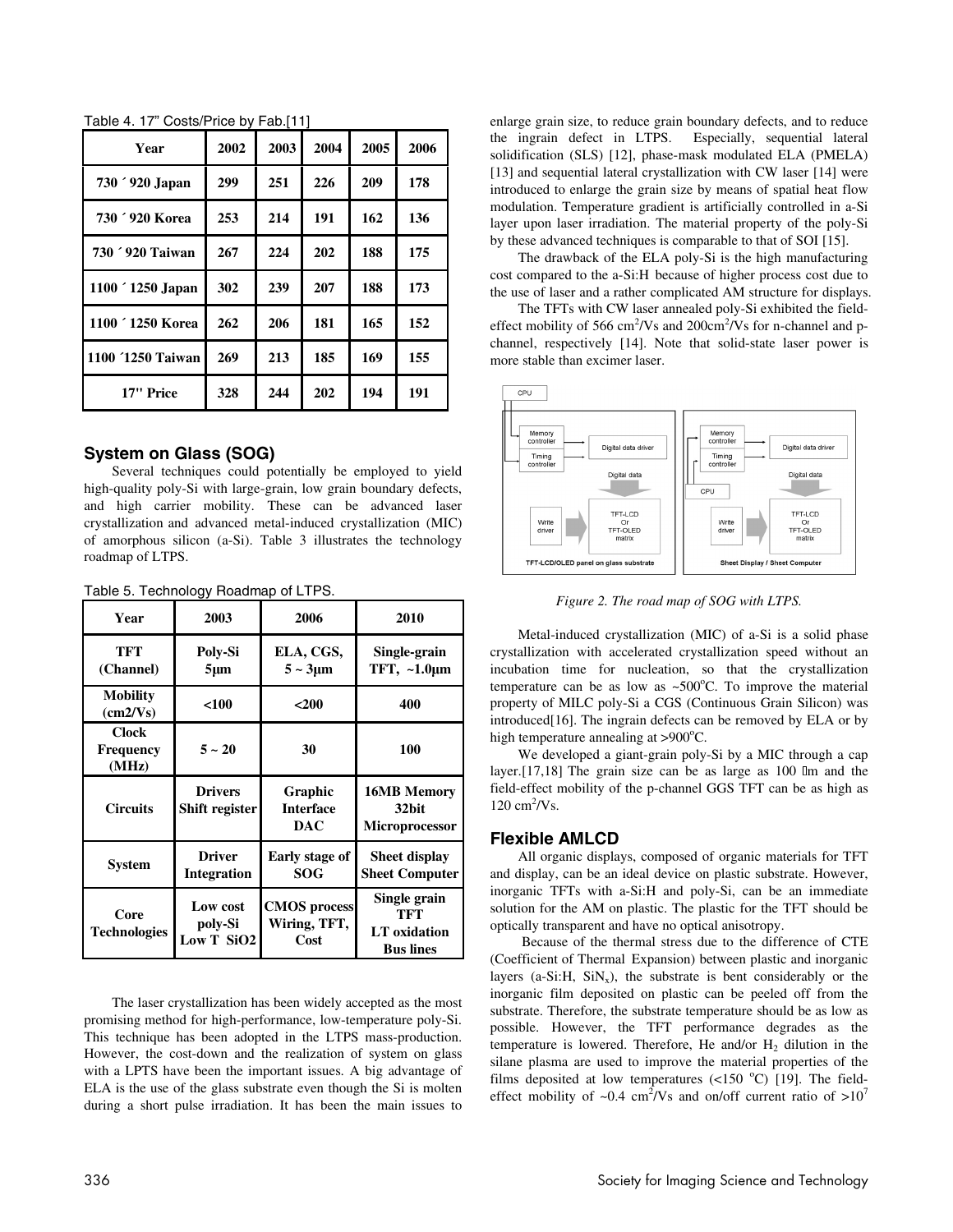have been obtained on the plastic substrate at the substrate temperature of 150°C [20]. Figure 3 shows a 7" TFT-LCD on PES developed recently by Samsung in 2005 and Table 6 shows the specification of the display.

Poly-Si TFT on plastic has been studied for driver IC and display on plastic. The ELA on the a-Si on plastic can give a solution for the poly-Si TFTs on plastic but the processes for the poly-Si and  $SiO<sub>2</sub>$  and activation of the  $n^+$  layers are quite complicated even though a TFT on plastic with a field-effect mobility of high than 200  $\text{cm}^2/\text{Vs}$  was reported by Sony [21]. A transfer technology of the TFT layers to the plastic was developed by Sony and Sony without the degradation of the device performance [22]. The drawback of this technology may be the productivity and manufacturing.

OTFT circuits have been reported on a glass, a polyimide, a high-temperature engineering polymer and a polyester film consisting of a single-transistor, smart-pixel and two-transistor invertors. Recently an active-matrix LCD was demonstrated using an organic thin-film transistor on polyester substrate [23]. The technology permits rugged, light-weight, flexible video displays to be built on plastic.



Fig 3. A display image of a 7-inch flexible LCD.

Table 6. The specifications of a 7-inch flexible LCD.

| Display mode      | Transmissive         |  |
|-------------------|----------------------|--|
| Resolution        | $640 \times 480$     |  |
| Aperture ratio    | 40%                  |  |
| <b>Brightness</b> | $100 \text{ cd/m}^2$ |  |
| Color saturation  | 60 % (of NTSC)       |  |

### **Competition with Emissive Displays**

TFT-LCD for mobile displays may be competed with AMOLED, but large LCD TV is competing with PDP in largearea >40". AMOLED has quite simple structure compared with AMLCD because it does not have color filter, backlight unit and polarizers. The disadvantage for AMLCD is higher manufacturing cost compared with PDP. With the increase in the mother glass size, the large TFT-LCD can be similar cost or less than PDP. Recently, the price gap between LCD and PDP in 42" is less than 10%, so that the sale volume is almost the same between the two in display size of 40 inch level in Korea. Figure 4 shows the image of a world's largest 82" TFT-LCD and its display specifications are summarized in Table 7. On the other hand, the image of world' largest PDP is shown in Fig. 5 and its specifications are summarized in Table 8.



Fig 4. A display image of a 82-inch LCD.

Table 7. The specifications of a 82-inch LCD.

| LC mode            | Super-PVA                       |
|--------------------|---------------------------------|
| Panel size         | $1875 \times 1080 \times 45$ mm |
| Resolution         | $1920 \times 1080$              |
| Response time      | $< 8$ ms                        |
| Color reproduction | $92\%$                          |
| Contrast ratio     | 1200:1                          |
| <b>Brightness</b>  | $600 \text{ cd/m}^2$            |
| Viewing angle      | $180^{\circ}$                   |
|                    |                                 |



Fig 5. A display image of a 102-inch PDP.

Table 8. The specifications of a 102-inch PDP.

| <b>Resolution</b> | $1920 \times 1080$   |  |
|-------------------|----------------------|--|
| Contrast ratio    | 2000:1               |  |
| <b>Brightness</b> | 1000 $\text{cd/m}^2$ |  |

#### **Conclusion**

TFT-LCD became the winner for notebook and PC monitors. But in the digital society with high vision display, PDP and LCD are competing each other. The success of TFT-LCD in this competition may rely on the cost-down of LCD panel. For valueadded display, LTPS TFT will continue to be developed until the TFT made of LTPS is similar to SOI TFT. The TFT-LCD on plastic, developed in 7 inch, can be a good solution of mobile applications.

This work was supported by a grant (F0004082) from Information Display R&D Center, one of the 21st